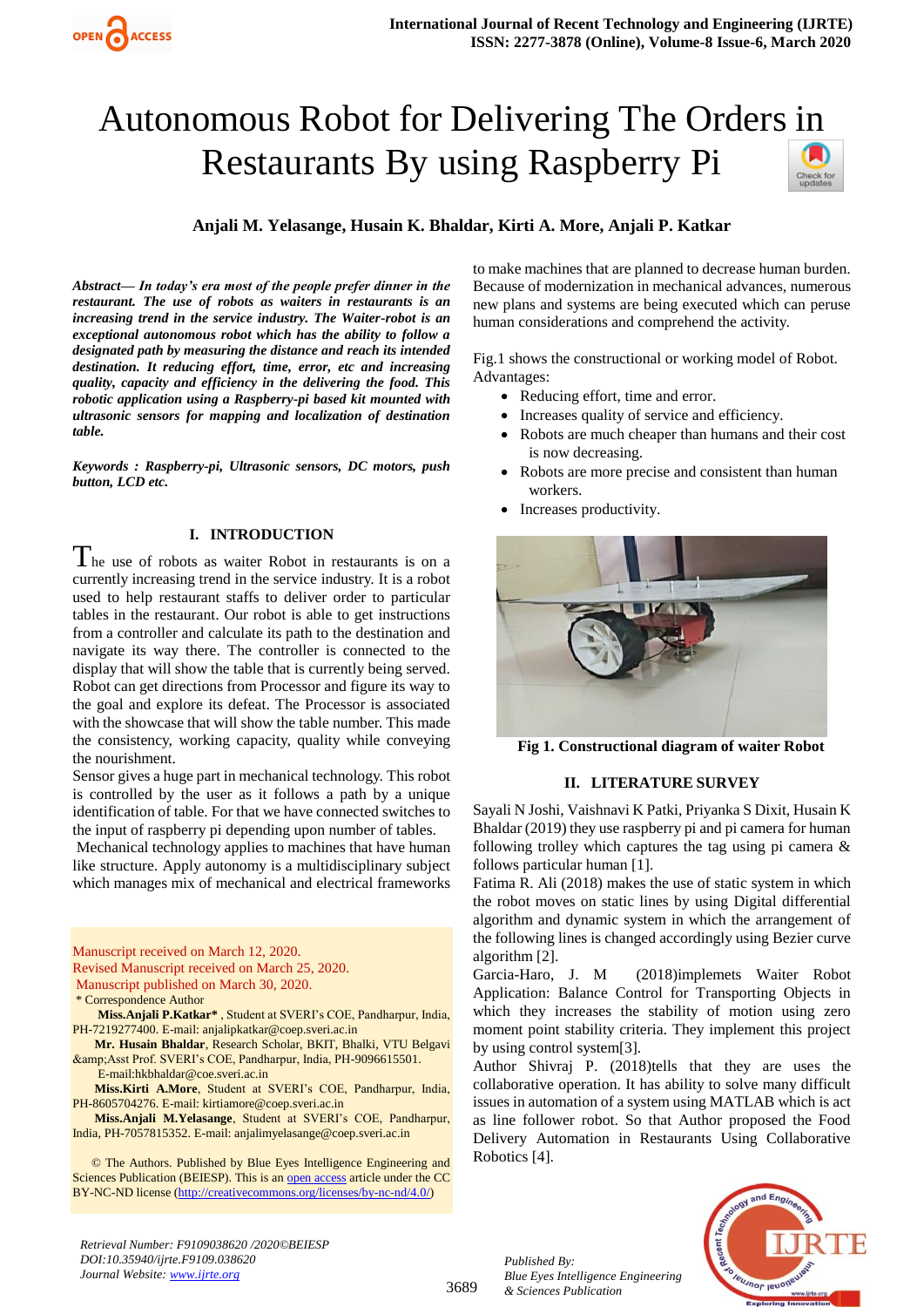Md. Kamruzzaman and [Md. Tareq](https://ieeexplore.ieee.org/author/38072234200) (2017) tells design of microcontroller based robot which works effectively in a restaurant and office environment by using the Bluetooth device and the motor. In this system the receive order-request through android apps. So they develop Design and implementation of a robotic technique based waiter [5].

J.S.Tan, V.Teh, H.M.Teck, Z.H.Lim, C.Manoharen (2016) design Future farming robotic delivery system Jackbot Mark 1 in which they uses microcontroller-Raspberry Pi 2 to increase the speed of delivery and it carry the high load as compare to traditional delivery system[6].

Akshay A. Mane (2015) presented that use of IR sensor for mapping and localization of unknown area which is calculated by using the Kalman filter. So he designs Robotics Based Simultaneous Localization and Mapping of an Unknown Environment using Kalman Filtering which if the mathematical area detection technique [7].

Sandeep Bhat, M. M. (2015)using Microcontroller based Embedded System. They uses IR sensor for pathway planning for food delivery and also to carry the baggage[8].

M. Asif (2015)persented the system which transmit the order through the wireless network to the kitchen and the waiter robot deliver the order to the perticular table using bluetooth module.So she has proposed Waiter Robot –Solution to Restaurant Automation [9].

YongChai Tan, B. L (2016) implement New Automated Food Delivery System Using Autonomous Track Guided Centre-Wheel Drive Robot which line or path follower technology to place the order to the perticular robot[10].

The author Mehran Pakdaman (2009) said that as the robot is line follower robot it follows the predefined path which is visible like black path and this line is sensed by the IR sensor and each to the particular destination for that he proposed Design and Implementation of Line Follower Robot [11].

### **III. WORKING METHODOLOGY**

Fig.2 shows the block diagram of Autonomous Robot for delivering orders in Restaurants by using Raspberry pi. Robot having two wheels and one freewheel is mounted along with different sensors and module i.e. ultrasonic sensors and switches. This robot is controlled by predefined path as it follows a path by a unique identification of table. For that we have connected switches to the input of raspberry pi depending upon number of tables we assign the particular directions and path for every table.

We can give input manually to the robot through switch. The number of switches equals to the number of tables present in the restaurants. Press the switch from which table order comes. We use LCD display to display whether the key is pressed or not.

Ultrasonic sensors are used to detect the obstacles in the path. It transmits the signal continuously if any obstacle come then the transmitted signal get disturb and the reflected signal known as echo which is received by the ultrasonic receiver.

If the obstacle is detected in between 20cm to 5cm robot will stop else it will follows the given path & the distance is calculated by using Eq.(1) & Eq.(2)

Distance=17150\*Time ….(1)

Distance=Pulse Duration\*17150 ….(2)

Raspberry Pi Power Supply Switches Ultras onic Sensor LCD Motor Driver Modul e  $DC$ Motor 1  $DC$ Motor 2 12V DC Power

**Fig 2: Block Diagram of Proposed work**

Raspberry pi itself is a mini-computer. It is used for learning and experimental purpose. It operates on 3.3V power supply. In this project we use Raspberry pi as a main processor to control Robot motion. It takes the input from switches and ultrasonic sensors and after processing it, it sends the data to the driver module to control the motors.

Motor driver module is used for boosting the current of Raspberry pi. The average current capacity of GPIO is 50mA but for controlling the motor we require 2A current. We can interface two DC motors and one stepper motor to the motor driver module.

DC motors are used to convert current electrical energy into mechanical energy. It is used for controlling the wheels of Robot. It operates on 12V power supply. DC motor has higher starting torque. It is easy and cost effective to control. In Robot we uses two wheels for taking right and left moves and one free wheel for taking turn smoothly.

In that we have connected switches to the input of raspberry-pi. Depending on the number of tables we connect the number of switches. If user presses any switch then Robot starts moving towards the destination according to instructions from Raspberry pi.

Fig.3 shows the flow chart of our system which describes the working of robot. Firstly it checks the status of ultrasonic sensors. If both the Ultrasonic sensors output are low then it indicates the robot is on correct track, then Robot moves in forward direction and reach at the destination.

But if any of the sensor having high output that means if right ultrasonic sensor's output is high then it stops left motor and moves the Robot in right direction, similarly if the left sensor's output is high then it stops right motor and moves the

robot in left direction. Then again it checks whether the robot is on correct track or not.

*Blue Eyes Intelligence Engineering* 

*Published By:*

*& Sciences Publication* 



*Retrieval Number: F9109038620 /2020©BEIESP DOI:10.35940/ijrte.F9109.038620 Journal Website: www.ijrte.org*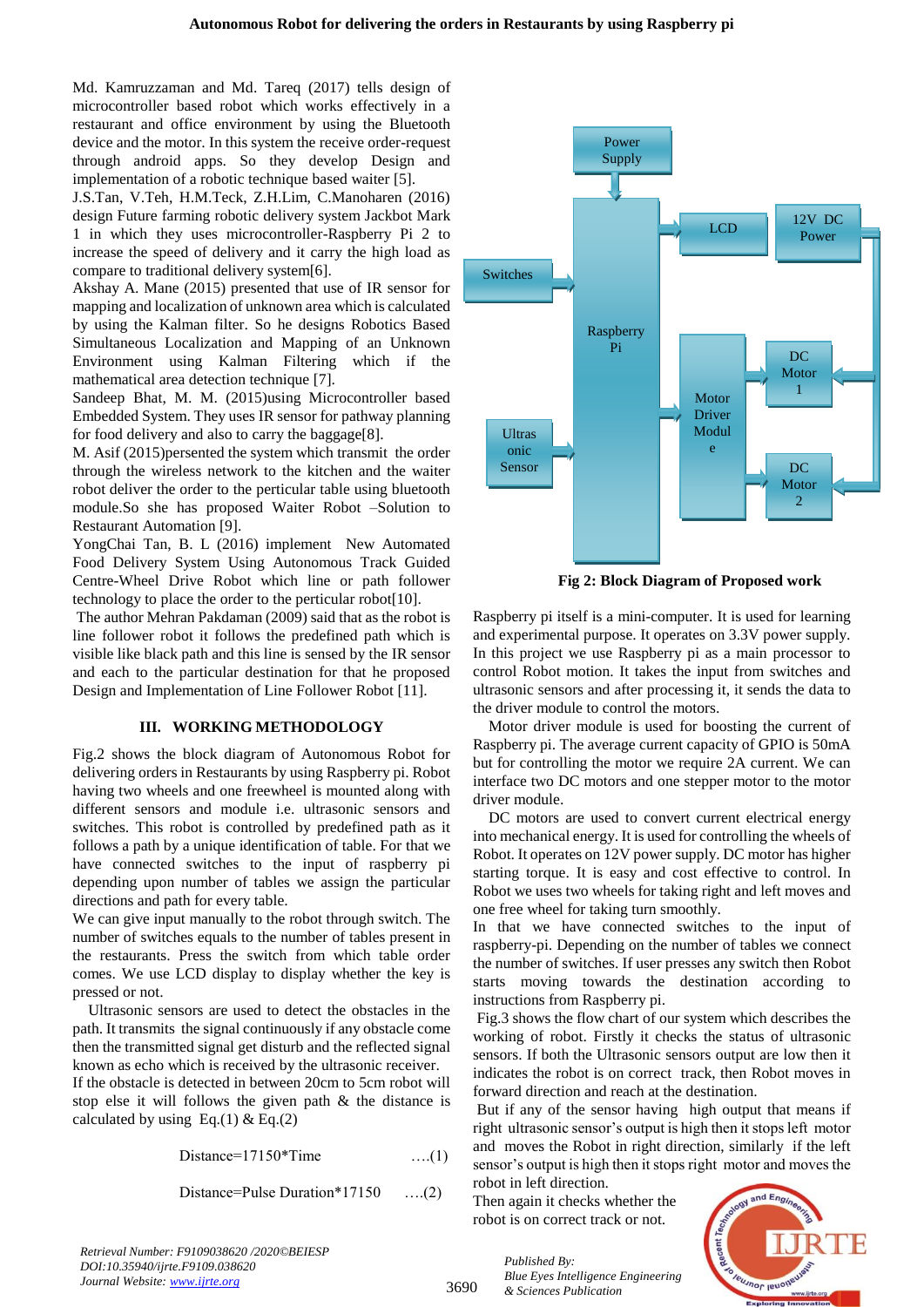

According to that it will reach to the given destination and deliver the order to the correct table. After delivering the order the robot moves to its original location.



**Fig 3:-Flow chart**

## **IV. RESULT & DISCUSSION Table no:1**

| тами пол   |        |             |                        |
|------------|--------|-------------|------------------------|
| Sr.<br>No. | Switch | Table No.   | Time required<br>(sec) |
|            |        | $Table - 1$ | 20                     |
|            |        | Table $-2$  | 20                     |
|            |        | Table $-3$  | 30                     |
|            |        | Table $-4$  |                        |

Depending upon the trial  $&$  error method system calculates the delay to reach to the destination table.

If we press the key 1 then robot will follow the path given for Table – 1. Robot will go forward for 10 sec then it will take left turn for 3sec and move forward for 7sec. If obstacle is detected in between Robot will stop, after removing of obstacle robot will follow the destined path. Similarly it will work for the Table – 2.

If we press the key 3 then robot will follow the path given for Table  $-3$ . Robot will go forward for 20 sec then it will take left turn for 3sec and move forward for 7sec. If obstacle is detected in between Robot will stop, after removing of obstacle robot will follow the destined path. Similarly it will work for the Table  $-4$ .



**Fig 3:-Restaurant arrangement**

#### **V. CONCLUSION**

In traditional serving system waiter will deliver the orders so that its time consuming & produces human errors. So we proposed this system to overcome these drawbacks.

This paper is effectively experimented & implemented for the restaurants to deliver the order to the particular table and robot follows the particular path. So this robot is cost-effective, and it reduces human efforts. Also, this robot is utilized for various places like malls, cafes, hotels etc.

Robot is designed to deliver the order to the particular table. It can improve the quality of service. When we press any key the Robot will follow the pre defined path and reach to the desired path to deliver the order.

### **REFERENCES**

- 1. Sayali N Joshi1, V. K. (2019). Design and Development of Human Following Trolley. International Journal of Innovative Science and Research Technology ISSN No:-2456-2165 , Volume 4 (Issue 4).
- 2. Sayali N Joshi1, V. K. (2019). Design and Development of Human Following Trolley. International Journal of Innovative Science and Research Technology ISSN No:-2456-2165 , Volume 4 (Issue 4).
- 3. Fatima R.Ali, A. R. (2018). Design and implementation of static and dynamic objects store systems using line follower robots . International Conference on Advances in Sustainable Engineering and Applications (ICASEA), Wasit University, Kut, Iraq .
- 4. Garcia-Haro, J. M. (2018). Waiter Robot Application: Balance Control for Transporting Objects. International Conference on Intelligent Robots and Systems (IROS) .
- 5. P., S. (2018). Food Delivery Automation in Restaurants Using Collaborative Robotics. International Conference on Inventive Research in Computing Applications (ICIRCA 2018) ,IEEE Xplore Compliant Part Number:CFP18N67-ART; ISBN:978-1-5386-2456-2.
- 6. Md. Kamruzzaman, M. T. (2017). Design and implementation of a robotic technique based waiter. International Conference on Electrical Information and Communication Technology (EICT) .
- 7. J.S.Tan, V.Teh, H.M.Teck, Z.H.Lim, C.Manoharen (2016). Future farming robotic delivery system Jackbot Mark 1. IEEE Conference on Wireless Sensors (ICWiSe) .
- 8. Akshay A. Mane, M. N. (2015). Robotics Based Simultaneous Localization And Mapping of an Unknown Environment using Kalman Filtering. International Conference on Engineering (NUiCONE) .
- 9. Sandeep Bhat, M. M. (2015). Embedded System based waiter and military robot path planning. International Conference on Control,Instrumentation, Communication and Computational Technologies (lCCICCT) .
- 10. M. Asif, M. S.-u.-R. (2015). Waiter Robot Solution to Restaurant Automation . MDSRC - 2015 Proceedings, 14-15 November, 2015 Wah/Pakistan .
- 11. YongChai Tan, B. L. (2010). A New Automated Food Delivery System Using Autonomous Track Guided Centre-Wheel Drive Robot. IEEE Conference on Sustainable Utilization and Development in Engineering and Technology .
- 12. Mehran Pakdaman, M. M. (2009). Design and Implementation of Line Follower Robot.



*Published By:*

*& Sciences Publication* 

*Blue Eyes Intelligence Engineering* 

## **AUTHORS PROFILE**

**Miss. Anjali M. Yelasange,** Student at SVERI's COE, Pandharpur, India, Mob. No. +91-7057815352. E-mail: [anjalimyelasange@coep.sveri.ac.in](mailto:anjalimyelasange@coep.sveri.ac.in)



*Retrieval Number: F9109038620 /2020©BEIESP DOI:10.35940/ijrte.F9109.038620 Journal Website: www.ijrte.org*